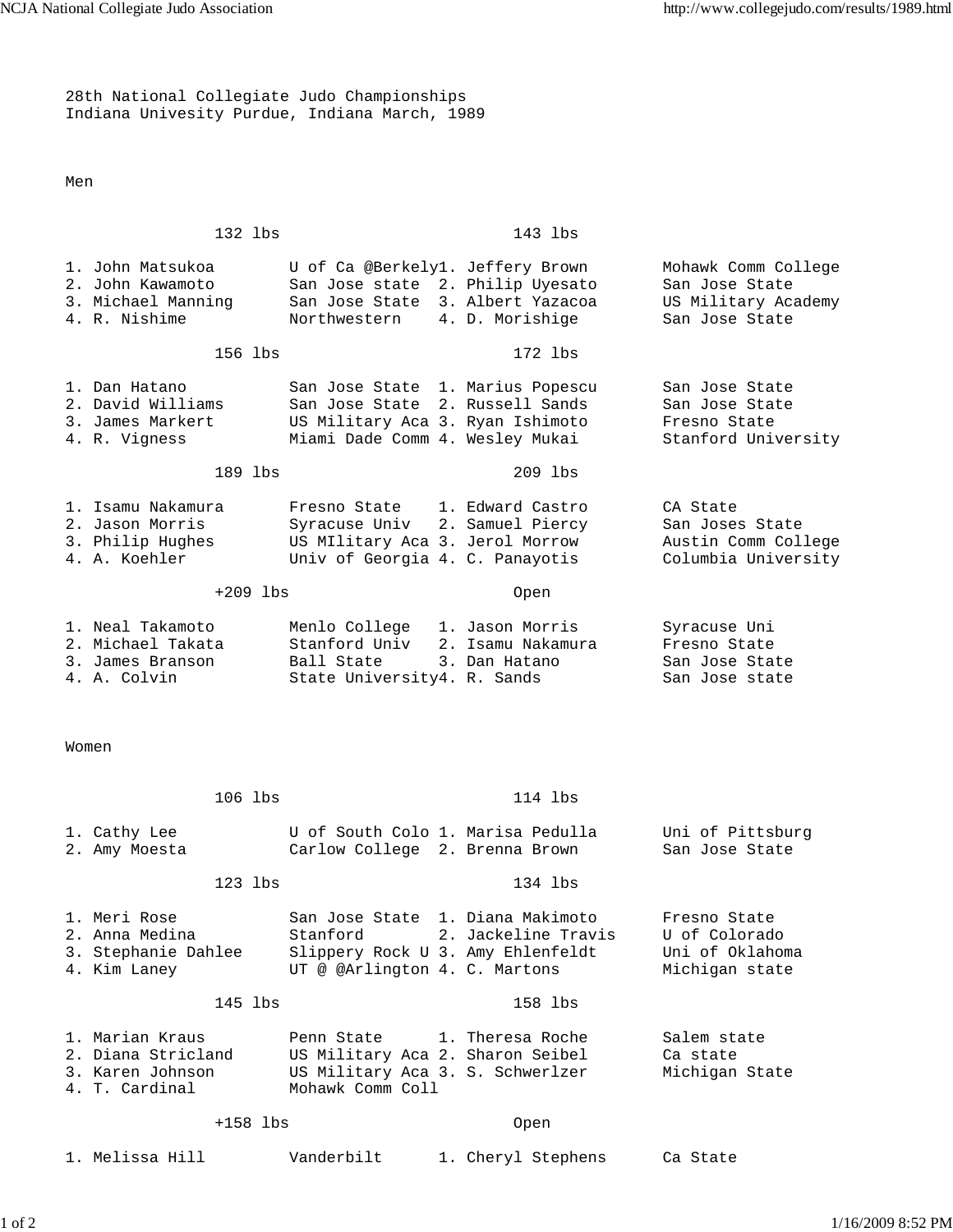| 2. Lisa Momcholivich | Slippery Rock U 2. Diane Makimoto |  |                  | Fresno state   |  |
|----------------------|-----------------------------------|--|------------------|----------------|--|
|                      |                                   |  | 3. Sharon Seibel | Ca State       |  |
|                      |                                   |  | 4. Melissa Hill  | Vaderbilt Univ |  |

Final Standings Men

- 1. San Jose State University (California)
- 2. Fresno State University (California)
- 3. UNited States Military Academy (New York)

Final Women Standings

Tie 1. Fresno State University (California) Tie 1. San Jose State University (California) Tie 2. Califonia State University @ Sacremento (California) Tie 2. Slippery Rock University (Pennsylvania)

Outstanding Male and Female

Male John Matsukoa University of California @ Berkeley Female Diane Makimoto Fresno State University

Coach of the Year Major Gary Melton United State Military Academy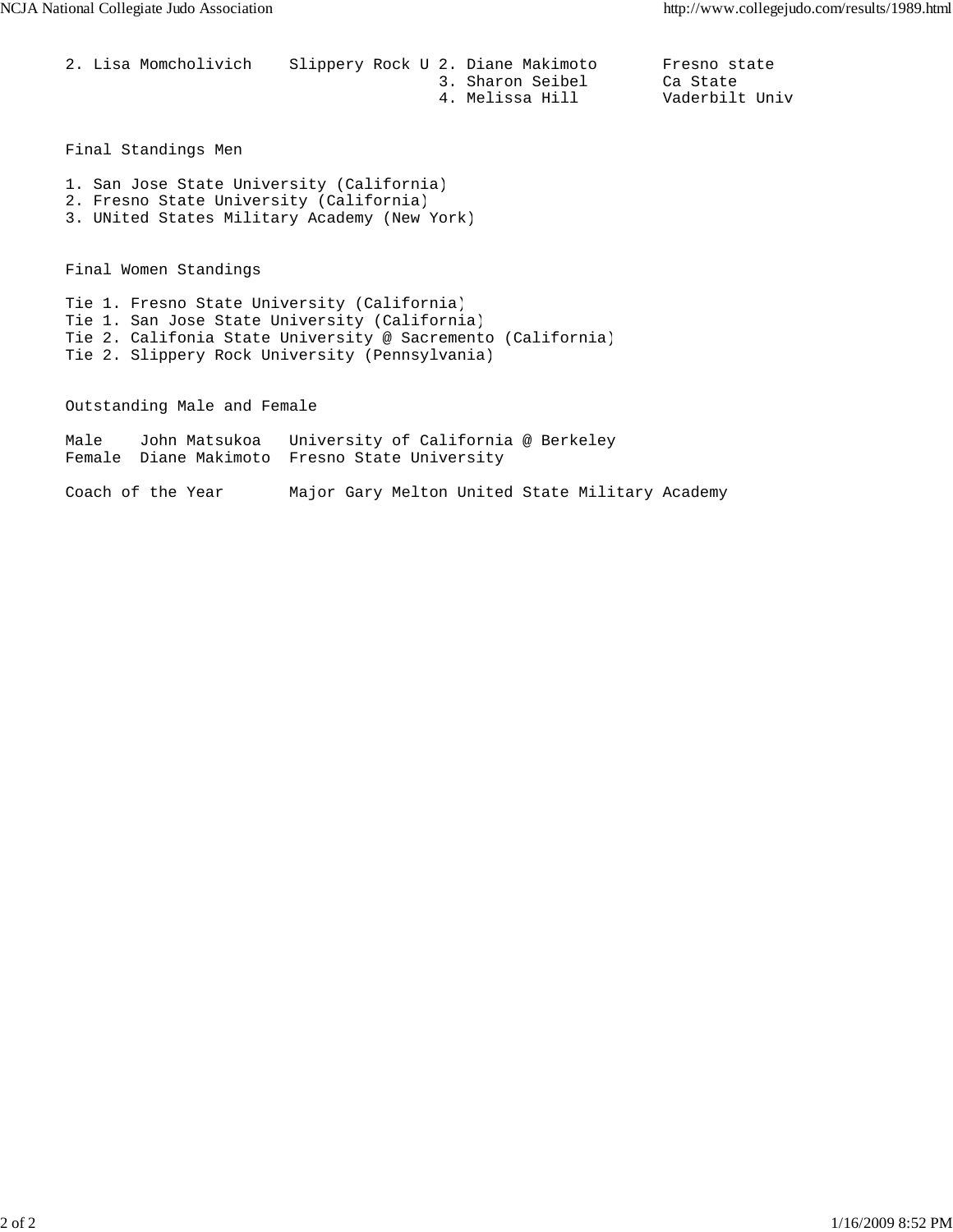*'74/-gr*  $10^{14}$   $\mu$   $10^{115}$ ,  $\mu$ . i

•

•

•

•

•

•

•

•

•

•

•

•

•

•

•

•

•

•

•

•

•

1989 COLLEGIATE NATIONALS PLACEMENT

| PLACED                            | NAME                                                        | <b>SCH</b>                                                 |
|-----------------------------------|-------------------------------------------------------------|------------------------------------------------------------|
| F 106 LBS----1 ST LEE, CATHY      |                                                             | UNIV OF SOUTHERN COLORADO                                  |
| F 106 LBS----- 2 ND               | MOESTA, AMY                                                 | CARLOW COLLEGE                                             |
| F 114 LBS----1 ST PEDULLA, MARISA |                                                             | UNIV OF PITTS                                              |
| F 114 LBS-----2 ND                | BERMAN, BRENNA                                              | SAN JOSE STATE UNIV                                        |
| F 123 LBS----1 ST ROSE, MERI      |                                                             | SAN JOSE STATE UNIV                                        |
| F 123 LBS----- 2 ND               | MEDINA, ANNA                                                | STANFORD UNIV                                              |
|                                   | F 123 LBS----3 RD DAHLEE, STEPHANIE SLIPPERY ROCK           |                                                            |
| F 123 LBS----4 TH                 |                                                             | LANEY, KIM UNIV OF TEXAS, ARLINGTON                        |
|                                   | F 134 LBS----1 ST MAKIMOTO, DIANE FRESNO STATE UNIV         |                                                            |
| F 134 LBS----2 ND                 |                                                             | TAVIS, JACQUELINE UNIV OF COLORADO, COLORADO SPRI          |
|                                   | F 134 LBS----3 RD EHLENFELDT, AMY                           | UNIV OF OKLAH                                              |
| F 134 LBS----4 TH                 | MARTONS, CHRISTINE MICHIGAN STATE UNIV                      |                                                            |
| F 145 LBS----1 ST                 | KRAUSE, MARION                                              | PENN ST UNIV                                               |
| F 145 LBS----- 2 ND               | STRICKLAND. DIANA                                           | US MILITARY ACADEMY                                        |
| F 145 LBS----3 RD                 | JOHNSON, KAREN                                              | US MILITARY ACADEMY                                        |
| F 145 LBS----4 TH                 | CARDINAL, TARA                                              | MOHAWK VALLEY COMMUNITY COLLEGE                            |
| F 158 LBS----1 ST ROCHE, THERESA  |                                                             | SALEM STATE COLLEGE                                        |
|                                   |                                                             | F 158 LBS----2 ND SEIBEL, SHARON CALIF ST UNIV, SACRAMENTO |
|                                   | F 158 LBS----3 RD SCHWERZLER, STEPHENIE MICHIGAN STATE UNIV |                                                            |
|                                   | F 158+ LBS----1 ST HILL, MELISSA VANDERBILT UNIV            |                                                            |
|                                   | F 158+ LBS----2 ND MOMCHOLIVICH, LISA SLIPPERY ROCK         |                                                            |
|                                   |                                                             | F OPEN----1 ST STEPHENS, CHERYL CALIF ST UNIV LONG BEACH   |
|                                   | F OPEN----2 ND MAKIMOTO, DIANE                              | FRESNO STATE UNIV                                          |
| F OPEN-----3 RD SEIBEL, SHARON    |                                                             | CALIF ST UNIV, SACRAMENTO                                  |
| F OPEN----4 TH HILL, MELISSA      |                                                             | VANDERBILT UNIV                                            |
| M 132 LBS----1 ST MATSUTOA, JOHN  |                                                             | UNIV OF CALIF BERKELEY                                     |
|                                   |                                                             |                                                            |

**Page 1**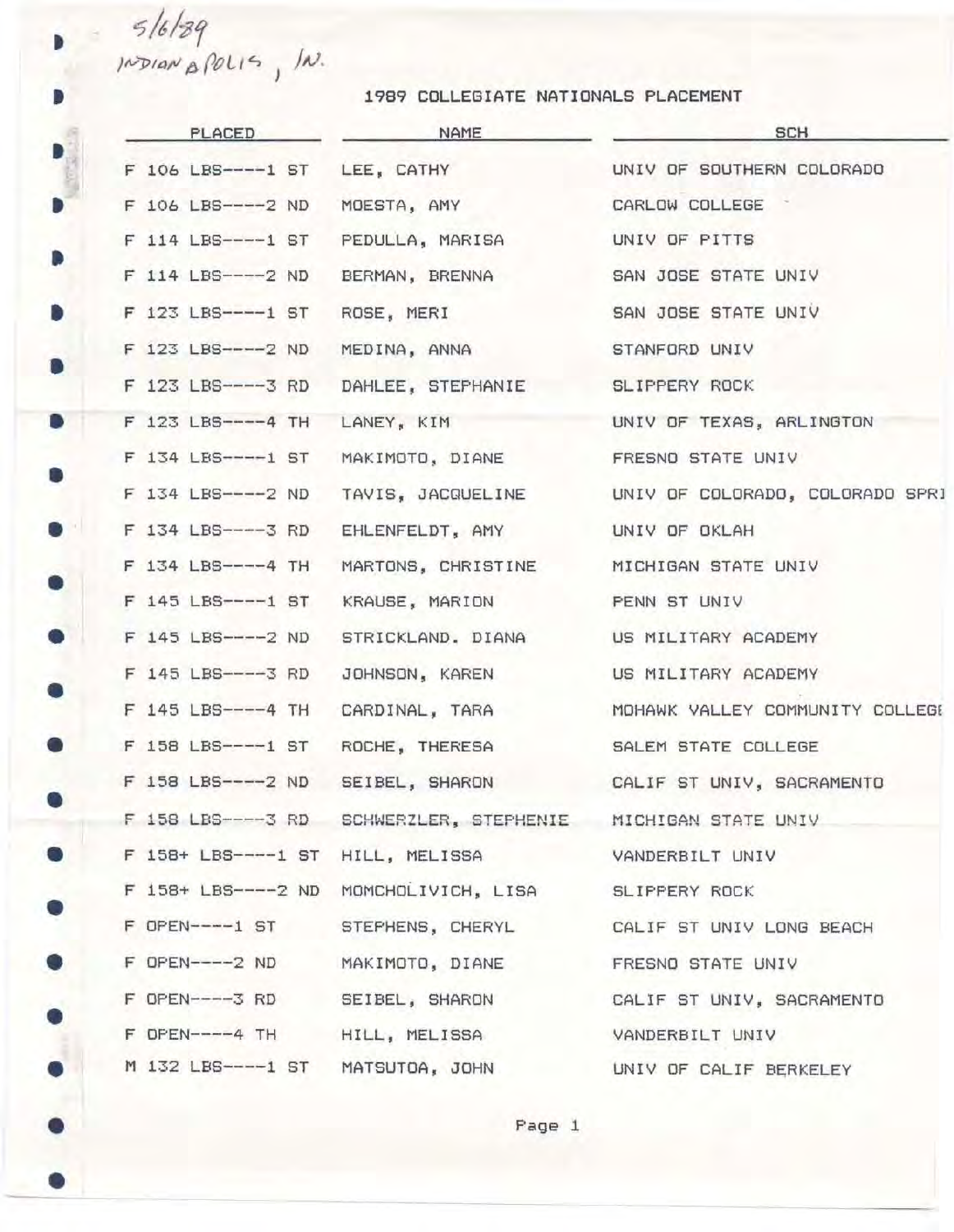## • <sup>1989</sup> COLLEGIATE NATIONALS PLACEMENT

•

|           | PLACED                           | NAME                                                    | <b>SCH</b>                                               |  |  |
|-----------|----------------------------------|---------------------------------------------------------|----------------------------------------------------------|--|--|
| Þ         | M 132 LBS----2 ND                | KAWAMOTO, JOHN                                          | SAN JOSE STATE UNIV                                      |  |  |
| D         | M 132 LBS----3 RD                | MANNING, MICHAEL                                        | SAN JOSE STATE UNIV                                      |  |  |
|           | M 132 LBS----4 TH                | NISHIME, ROBERT                                         | NORTHWESTERN                                             |  |  |
| D         | M 143 LBS----1 ST                | BROWN, JEFFERY                                          | MOHAWK VALLEY COMMUNITY COLLEGE                          |  |  |
| D         | M 143 LBS-----2 ND               | UYESATO, PHILLIP Y SAN JOSE STATE UNIV                  |                                                          |  |  |
|           |                                  | M 143 LBS----3 RD YAZACOA, K ALBERT US MILITARY ACADEMY |                                                          |  |  |
| D         | M 143 LBS----4 TH                | MORISHIGE, DEAN                                         | SAN JOSE STATE UNIV                                      |  |  |
| D         | M 156 LBS----1 ST HATAND, DAN    |                                                         | SAN JOSE STATE UNIV                                      |  |  |
|           | M 156 LBS----- 2 ND              | WILLIAMS, DAVID                                         | SAN JOSE STATE UNIV                                      |  |  |
| D         | M 156 LBS----3 RD                | MARKERT, JAMES                                          | US MILITARY ACADEMY                                      |  |  |
| D         | M 156 LBS----4 TH                | VIGNESS, ROBERT                                         | MIAMI DADE COMMUNITY COLLEGE                             |  |  |
|           |                                  | M 172 LBS----1 ST POPESCU, MARIUS                       | SAN JOSE STATE UNIV                                      |  |  |
| D         | M 172 LBS----2 ND SANDS, RUSSELL |                                                         | SAN JOSE STATE UNIV                                      |  |  |
| D         | M 172 LBS----3 RD                | ISHIMOTO, RYAN                                          | FRESNO STATE UNIV                                        |  |  |
|           | M 172 LBS----4 TH                | MUKAI, WESLEY                                           | STANFORD UNIV                                            |  |  |
| D         | M 189 LBS----1 ST                | NAKAMURA, ISAMU                                         | FRESNO STATE UNIV                                        |  |  |
| D         | M 189 LBS----- 2 ND              | MORRIS, JASON                                           | SYRACUSE UNIV                                            |  |  |
|           | M 189 LBS----3 RD                | HUGHES, PHILIP                                          | US MILITARY ACADEMY                                      |  |  |
| $\bullet$ |                                  | M 189 LBS----4 TH KOEHLER, ANDREW UNIV OF GEORGIA       |                                                          |  |  |
| $\bullet$ |                                  | M 209 LBS----1 ST CASTRO, EDWARD                        | CALIF ST UNIV LONG BEACH                                 |  |  |
| 0         |                                  | M 209 LBS----2 ND PIEARCY, SAMUEL                       | SAN JOSE STATE UNIV                                      |  |  |
|           |                                  |                                                         | M 209 LBS----3 RD MORROW, JEROL AUSTIN COMMUNITY COLLEGE |  |  |
| $\bullet$ |                                  |                                                         |                                                          |  |  |
|           |                                  | M 209+ LBS----1 ST TAKAMOTO, NEAL                       | MENLO COLLEGE                                            |  |  |
| 0         |                                  | M 209+ LBS----2 ND TAKATA, MICHAEL                      | STANFORD UNIV                                            |  |  |
| $\bullet$ |                                  | M 209+ LBS----3 RD BRANSON, JAMES BALL STATE UNIV       |                                                          |  |  |
|           |                                  |                                                         |                                                          |  |  |